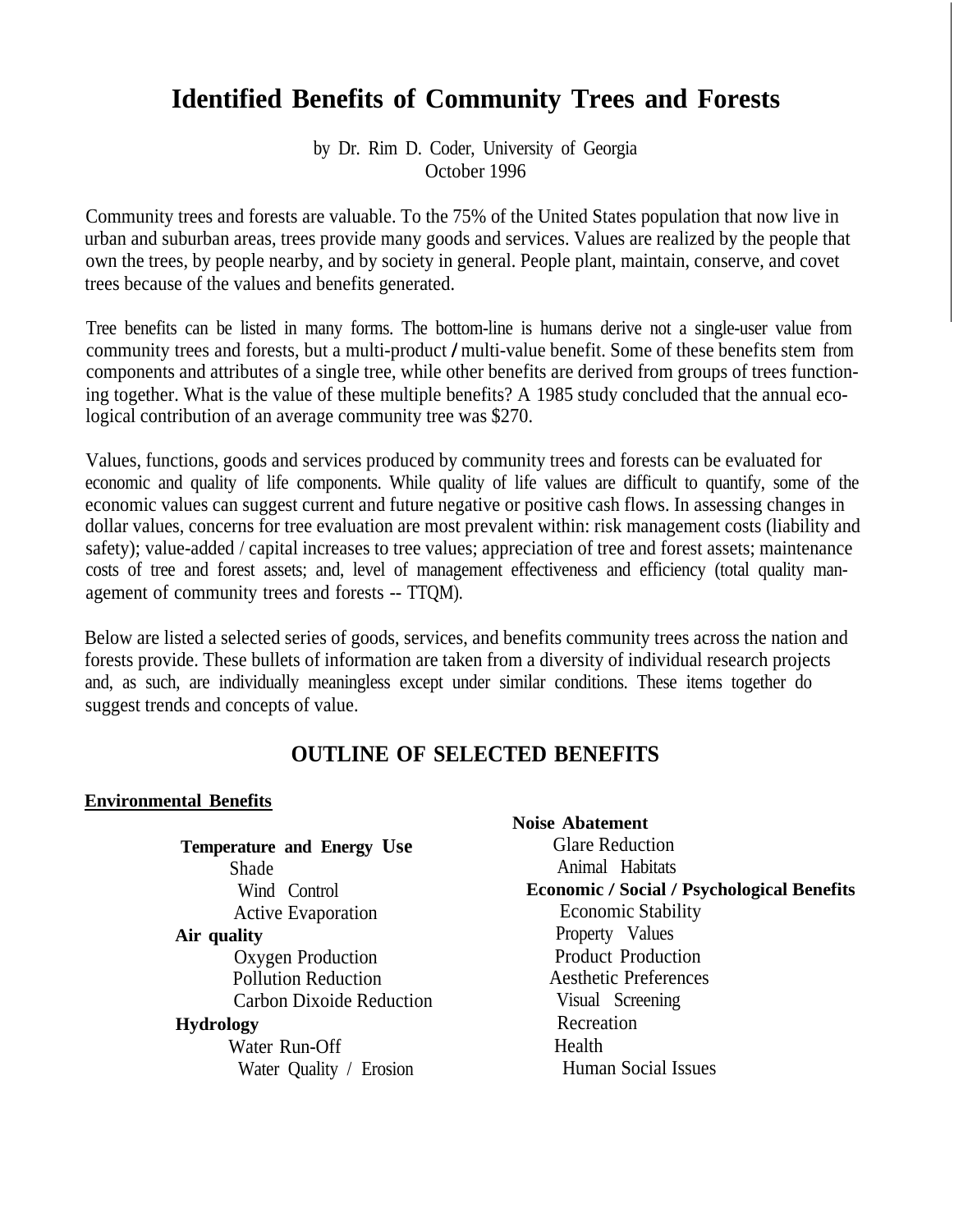### **Environmental Benefits**

#### **Temperature and Energy Use**

Community heat islands (3 to 10 degrees F warmer than surrounding countryside) exist because of decreased wind, increased high density surfaces, and heat generated from human associated activities, all of which requires addition energy expenditures to off-set. Trees can be successfully used to mitigate heat islands. Trees reduce temperatures by shading surfaces, dissipating heat through evaporation, and controlling air movement responsible for advected heat.

#### **Shade**

- **20** degrees F lower temperature on a site from trees.
- 35 degrees F lower hard surface temperature under tree shade than in full summer sun.
- 27% decrease in summer cooling costs with trees.
- 75% cooling savings under deciduous trees.

- 50% cooling energy savings with trees. (1980) 20 degrees F lower room temperatures in uninsulated house during summer from tree shade.

- \$242 savings per home per year in cooling costs with trees.
- West wall shading is the best cooling cost savings component.
- South side shade trees saved \$38 per home per year.
- 10% energy savings when cooling equipment shaded (no air flow reduction).
- 12% increase in heating costs under evergreen canopy
- 15% heating energy savings with trees, (1980)
- 5% higher winter energy use under tree shade

- \$122 increase in annual heating costs with south and east wall shading off-set by \$155 annual savings in cooling costs.

- Crown form and amount of light passing through a tree can be adjusted by crown reduction and thinning.

- Shade areas generated by trees are equivalent to \$2.75 per square foot of value (1975 dollars).

#### **Wind Control**

- 50% wind speed reduction by shade trees yielded 7% reduction in heating energy in winter.
- 8% reduction in heating energy in home from deciduous trees although solar gain was reduced.

- \$50 per year decrease in heating costs from tree control of wind.

- Trees block winter winds and reduces "chill factor."

- Trees can reduce cold air infiltration and exchange in a house by maintaining a reduced wind or still area.

- Trees can be planted to funnel or baffle wind away from areas -- both vertical and horizontal concentrations of foliage can modify air movement patterns.

- Blockage of cooling breezes by trees increased by \$75 per year cooling energy use.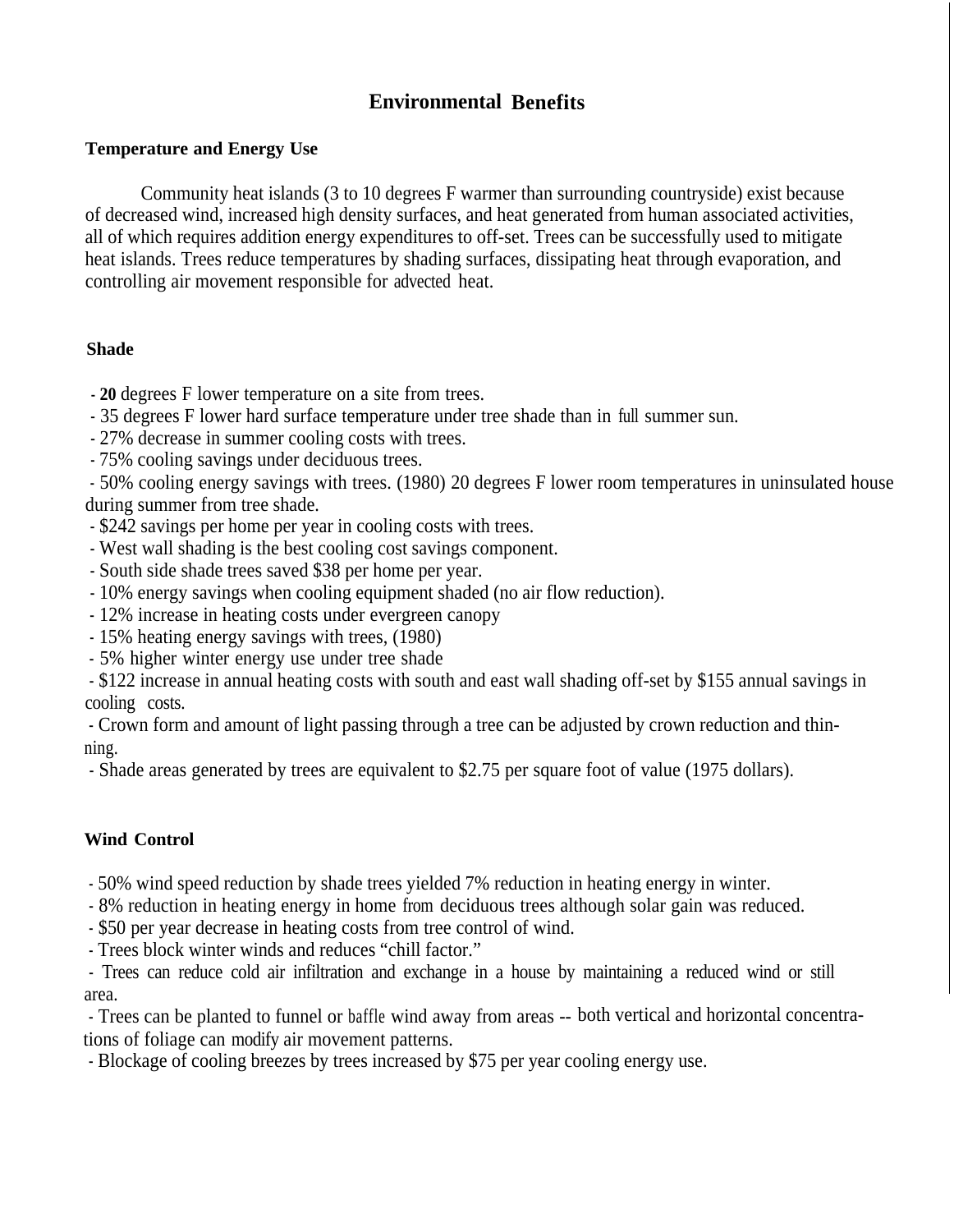### **Active Evaporation**

- 65% of heat generated in full sunlight on a tree is dissipated by active evaporation from leaf surfaces.

- 17% reduction in building cooling by active evaporation by trees.

- One acre of vegetation transpires as much as 1600 gallons of water on sunny summer days.

- 30% vegetation coverage will provide 66% as much cooling to a site as full vegetation coverage.

- A one-fifth acre house lot with 30% vegetation cover dissipates as much heat as running two central air conditioners.

Air Quality -- Trees help control pollution through acting as biological and physical nets, but they are also poisoned by pollution.

Oxygen Production -- One acre of trees generates enough oxygen each day for 18 people.

### **Pollution Reduction**

- Community forests cleanse the air by intercepting and slowing particulate materials causing them to fall out, and by absorbing pollutant gases on surfaces and through uptake onto inner leaf surfaces.

- Pollutants partially controlled by trees include nitrogen oxides, sulfur dioxides, carbon monoxide, carbon dioxide (required for normal tree function), ozone, and small particulates less than 10 microns in size.

- Removal of particulates amounts to 9% across deciduous trees and 13% across evergreen trees.

- Pollen and mold spore, are part of a living system and produced in tree areas, but trees also sweep out of the air large amounts of these particulates.

- In one urban park (212 ha), tree cover was found to remove daily 48 lbs particulates, 9 lbs nitrogen dioxide, 6 lbs sulfur dioxide, and  $\beta$  lbs carbon monoxide. (\$136 per day value based upon pollution control technology).

- 60% reduction in street level particulates with trees.

- One sugar maple (one foot in diameter) along a roadway removes in one growing season 60 mg cadmium, 140 mg chromium, 820 mg nickel and 5200mg lead from the environment.

- Interiorscape trees can remove organic pollutants from indoor air.

#### **Carbon Dioxide Reduction**

- Approximately 800 million tons of carbon are currently stored in US community forests with 6.5 million tons per year increase in storage (\$22 billion equivalent in control costs).

- A single tree stores on average 13 pounds of carbon annually.

- A community forest can store 2.6 tons of carbon per acre per year.

### **Hydrology**

- Development increases hard, non-evaporative surfaces and decreases soil infiltration -- increases water volume, velocity and pollution load of run-off -- increases water quality losses, erosion, and flooding.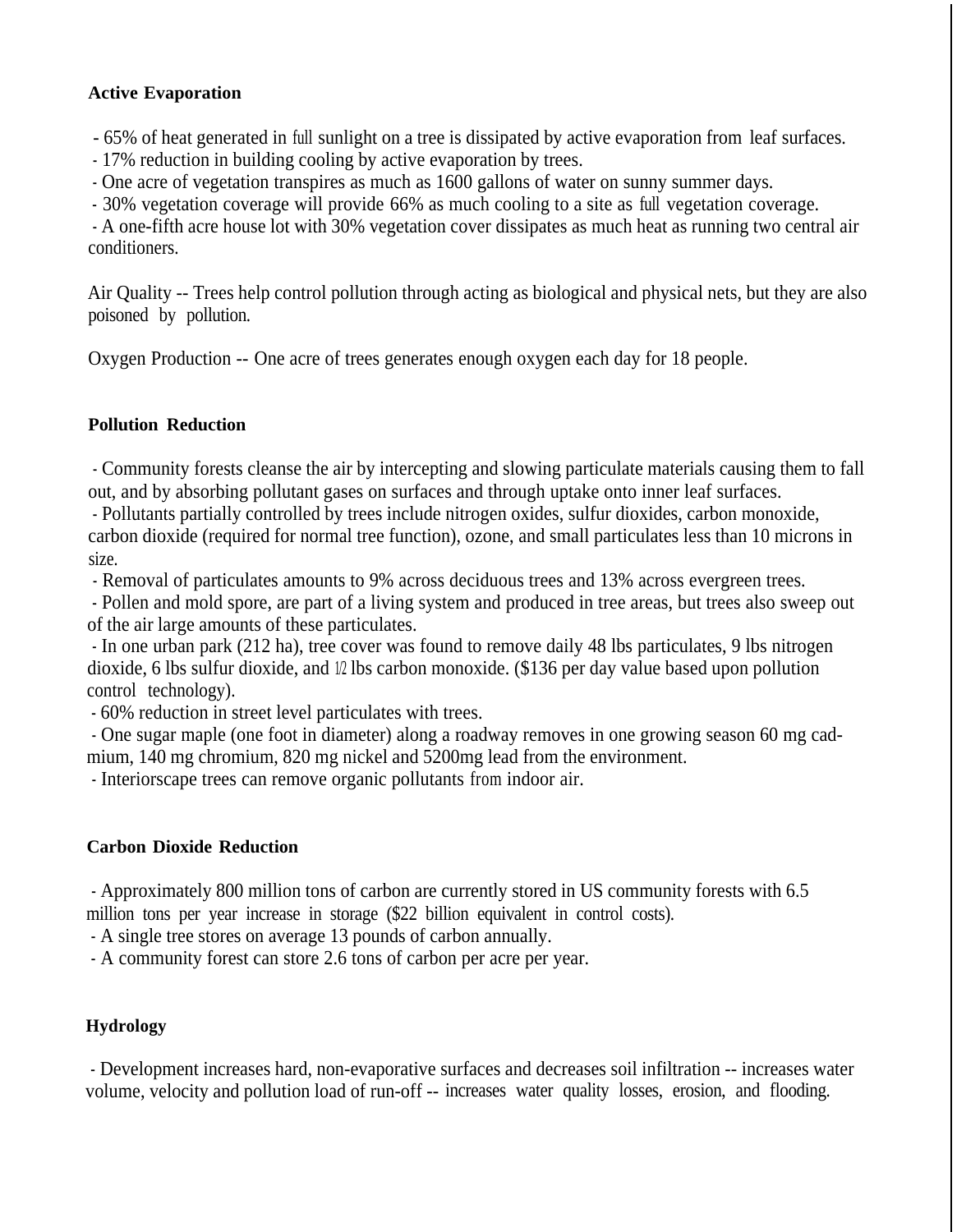- Community tree and forest cover intercepts, slows, evaporates, and stores water through normal tree functions, soil surface protection, and soil area of biologically active surfaces.

#### **Water Run-Off**

**- 7%** of winter precipitation intercepted and evaporated by deciduous trees.

- 22% of winter precipitation intercepted and evaporated by evergreen trees.
- 18% of growing season precipitation intercepted and evaporated by all trees.
- For every 5% of tree cover area added to a community, run-off is reduced by approximately 2%
- 7% volume reduction in six-hour storm flow by community tree canopies.

- 17% (11.3 million gallons) run-off reduction from a twelve-hour storm with tree canopies in a mediumsized city (\$226,000 avoided run-off water control costs).

### **Water Quality / Erosion**

- Community trees and forests act as filters removing nutrients and sediments while increasing ground water recharge.

- 37,500 tons of sediment per square mile per year comes off of developing and developed landscapes - trees could reduce this value by 95% (\$336,000 annual control cost savings with trees).

- 47% of surface pollutants are removed in first 15 minutes of storm -- this includes pesticides, fertilizers, and biologically derived materials and litter.

- 10,886 tons of soil saved annually with tree cover in a medium-sized city.

#### **Noise Abatement**

**-** 7db noise reduction per 100 feet of forest due to trees by reflecting and absorbing sound energy (solid walls decrease sound by 15 db)

- Trees provide "white noise, " the noise of the leaves and branches in the wind and associated natural sounds, that masks other man-caused sounds.

### **Glare Reduction**

**-** Trees help control light scattering, light intensity, and modifies predominant wavelengths on a site.

- Trees block and reflect sunlight and artificial lights to minimize eye strain and frame lighted areas where needed for architectural emphasis, safety, and visibility.

### **Animal Habitats**

**-** Wildlife values are derived from aesthetic, recreation, and educational uses.

- Lowest bird diversity is in areas of mowed lawn -- highest in area of large trees, greatest tree diversity, and brushy areas.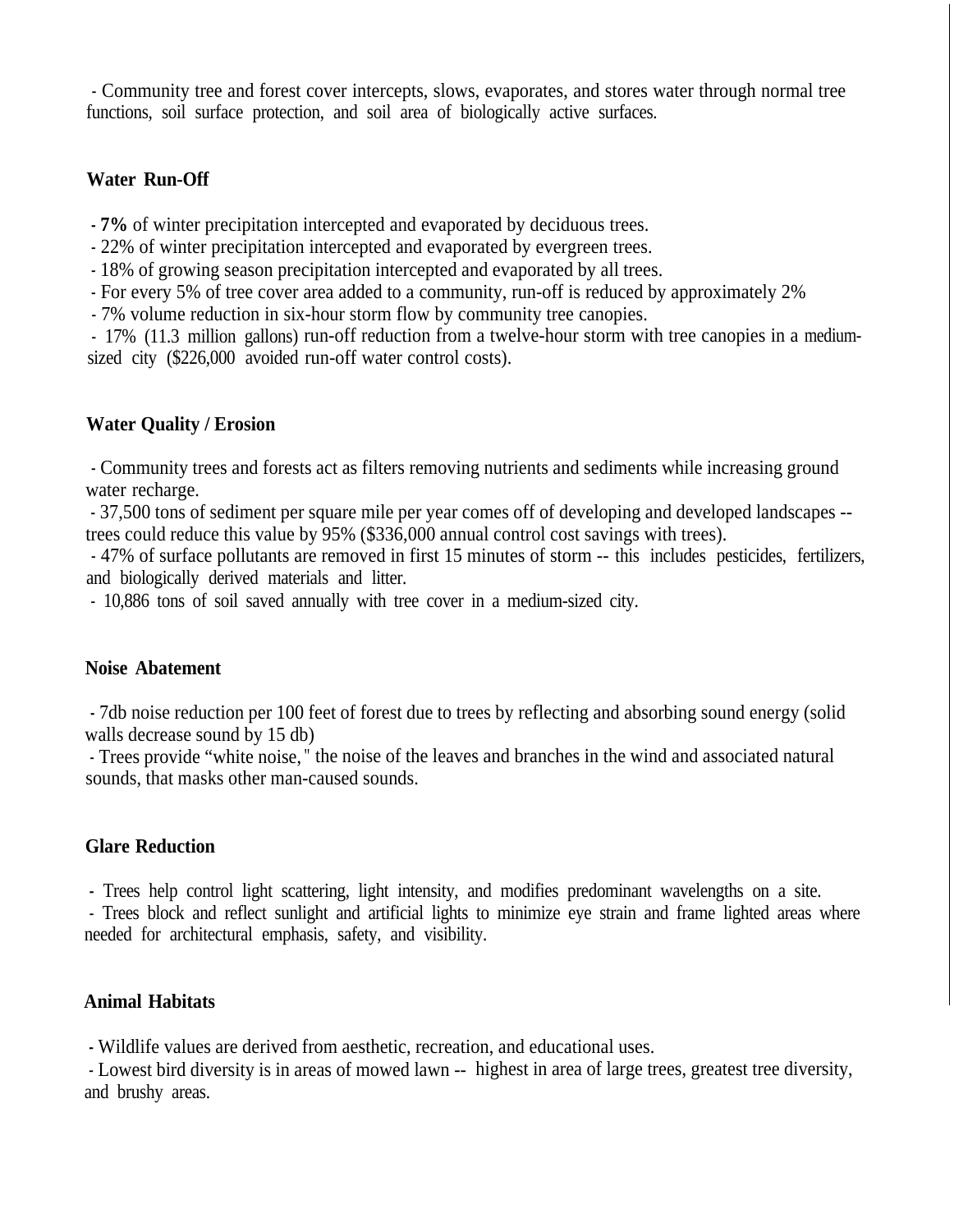- Highest native bird populations in areas of highest native plant populations.

- Highly variable species attributes and needs must be identified to clearly determine tree and community tree and forest influences.

- Trees are living systems that interact with other living things in sharing and recycling resources -- as such, trees are living centers where living thing congregate and are concentrated.

## **Economic / Social / Psychological Benefits**

### **Economic Stability Community**

- Community trees and forests provide a business generating, and a positive real estate transaction appearance and atmosphere.

- Increased property values, increased tax revenues, increased income levels, faster real estate sales turnover rates, shorter unoccupied periods, increased recruitment of buyers, increased jobs, increased worker productivity, and increased number of customers have all been linked to tree and landscape presence.

- Tree amenity values are a part of real estate prices.

### **Property Values -- Real Estate Comparisons**

- Clearing unimproved lots is costlier than properly preserving trees.

- 6% (\$2,686) total property value in tree cover.

- \$9,500 higher sale values due to tree cover.

- 4% higher sale value with five trees in the front yard -- \$257 per pine, \$333 per hardwood, \$336 per large tree, and \$0 per small tree.

- \$2,675 increase in sale price when adjacent to tree green space as compared to similar houses 200 feet away from green space.

- \$4.20 decrease in residential sales price for every foot away from green space.

- 27% increase in development land values with trees present.

- 19% increase in property values with trees. (1971 & 1983)

- 27% increase in appraised land values with trees. (1973)

- 9% increase in property value for a single tree. (198 1)

### **Property Values - Tree Value Formula (CTLA 8th edition)**

- Values of single trees in perfect conditions and locations in the Southeast range up to \$100,000.

- \$100 million is the value of community trees and forests in Savannah, GA

- \$386 million is the value of community trees and forests in Oakland, CA (59% of this value is in residential trees).

### **Product Production**

- Community trees and forests generate many traditional products for the cash and barter marketplace that include lumber, pulpwood, hobbyist woods, fruits, nuts, mulch, composting materials, firewood, and nursery plants.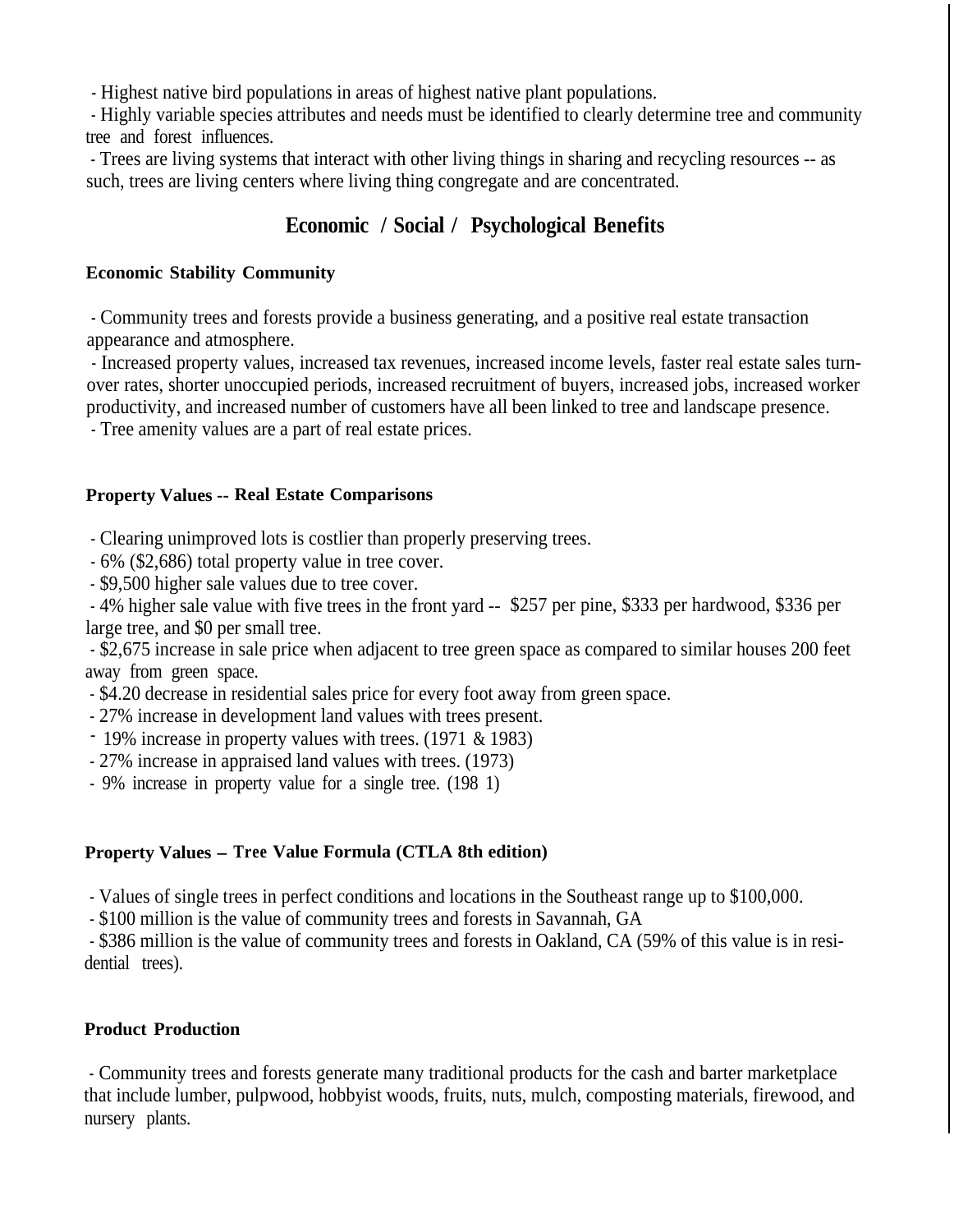#### **Aesthetic Preferences**

- Conifers, large trees, low tree densities, closed tree canopies, distant views, and native species all had positive values in scenic quality.

- Large old street trees were found to be the most important indicator of attractiveness in a community.

- Increasing tree density (optimal 53 trees per acre) and decreasing understory density are associated with positive perceptions.

- Increasing levels of tree density can initiate feelings of fear and endangerment -- an optimum number of trees allows for visual distances and openness while blocking or screening developed areas.

- Species diversity as a distinct quantity was not important to scenic quality.

#### **Visual Screening**

- The most common use of trees for utilitarian purposes is screening undesirable and disturbing sight lines.

- Tree crown management and tree species selection can help completely or partially block vision lines that show human density problems, development activities, or commercial/residential interfaces.

#### **Recreation**

- Contact with nature in many communities may be limited to local trees and green areas (for noticing natural cycles, seasons, sounds, animals, plants, etc.) Trees are critical in this context.

- \$1.60 is the willing additional payment per visit for use of a tree covered park compared with a maintained lawn area.

#### **Health**

- Stressed individuals looking at slides of nature had reduced negative emotions and greater positive feelings than when looking at urban scenes without trees and other plants.

- Stressed individuals recuperate faster when viewing tree filled images.

- Hospital patients with natural views from their rooms had significantly shorter stays, less pain medicine required, and fewer post-operative complications.

- Psychiatric patients are more sociable and less stressed when green things are visible and immediately present.

- Prison inmates sought less health care if they had a view of a green landscape.